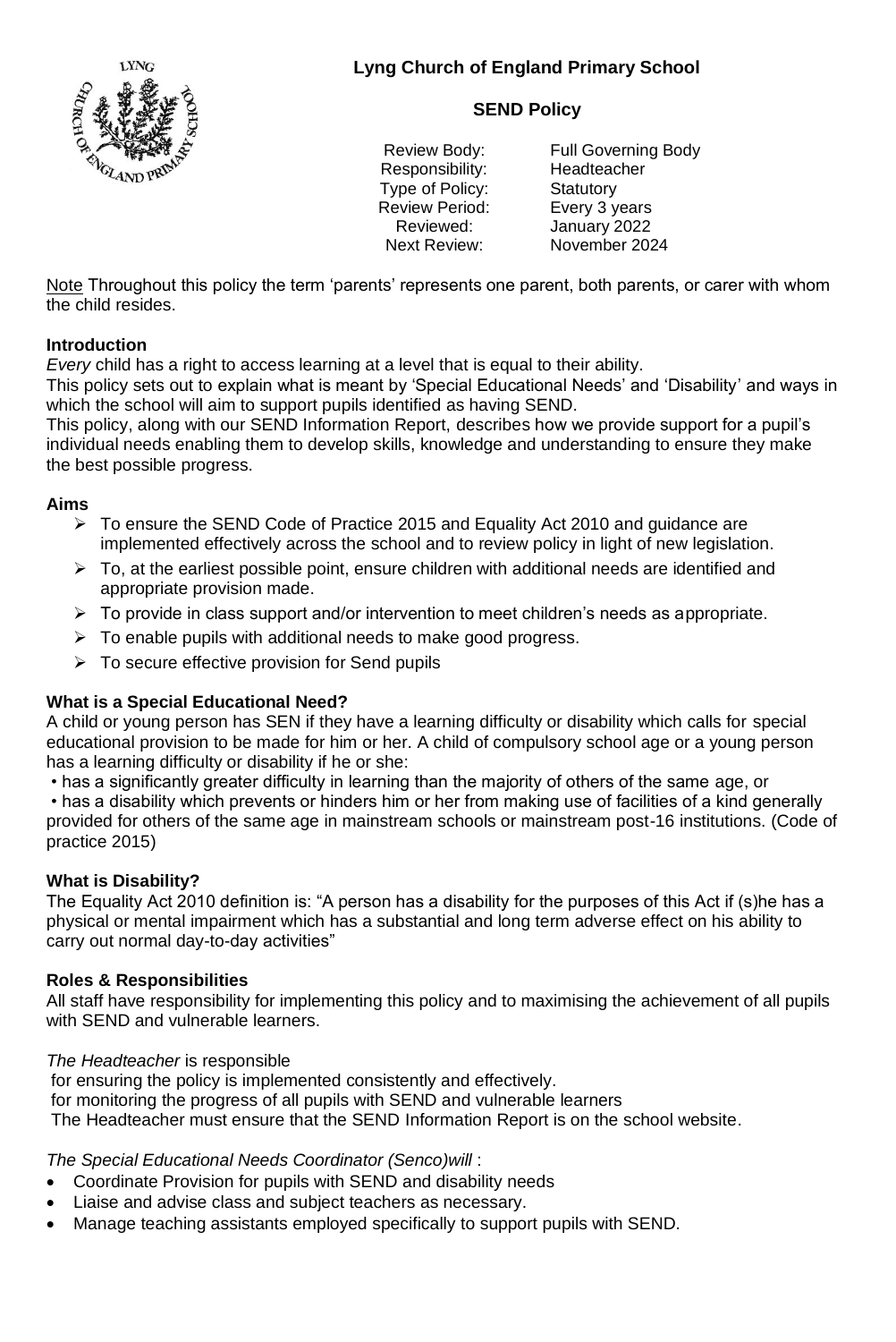- Maintain records and monitor the progress of pupils identified with SEND or disability needs
- Arrange and contribute to training for staff within the school
- Attend meetings or training specific to the role of Senco as appropriate.
- Liaise with parents of children with SEND
- Liaise with external agencies including the LA's support and educational psychology services, health and social services..

*The Class Teacher will:*

- be responsible for adapting the curriculum and planning appropriately differentiated work to meet the needs of pupils with SEND
- maintain records of strategies used and their impact.
- identify, assess and make provision for pupils with SEND, in consultation with the Senco and external agencies as appropriate
- meet regularly with parents to review provision.

### **Partnership with Parents**

In line with the Code of Practice, parents are vital partners in the pupil's journey through their school life. There will be regular parents' consultation meetings which will bring the two parties together to ensure that the pupil achieves as much as they can.

The Code of Practice very much places the pupil and his/her parents at the centre of the support and ensures their voices are heard.

Parents are encouraged to speak to their child's class if any need arises.

### **Pupils with SEND**

Pupils will be encouraged to participate in processes designed to support them including decisionmaking, setting learning targets, contributing to and reviewing their learning plans; and their school's local offer.

#### **Liaison**

In certain circumstances, it may be considered necessary to obtain short or long term input from additional externally based professionals. These may include educational psychologists, specialist advisory support teachers, speech and language therapists, Sensory support or CAHMS professionals – as appropriate to the needs of the pupils. In such instances input will be coordinated by the Senco and discussed with parents.

### **Transition**

During the last term of each academic year transition planning meetings will take place for all children changing class within the school. Current teachers will meet with new teachers. These meetings are to discuss pupil strengths, interests and any additional needs they may have. They will share ways that identified additional needs are being met, including what has worked well and what has not been so successful.

All pupils moving to a new class will meet their new teacher in their new classroom. It may be appropriate for extra visits to be arranged and/or for their new teachers to visit them in their current classroom.

The school works with pre- school providers and feeder high schools to ensure as smooth as transition as possible. The school has a transition programme for pupils entering reception. Meetings are held with the high school Senco before a Y6 pupil joins the high school. Extra Induction visits are organised as necessary.

### **Training and Resources**

Each year we map our provision to show how we allocate financial resources and calculate the cost of the whole of our SEND provision. This might include staffing resources, staff training, purchase of intervention programme materials or particular resources for pupils.